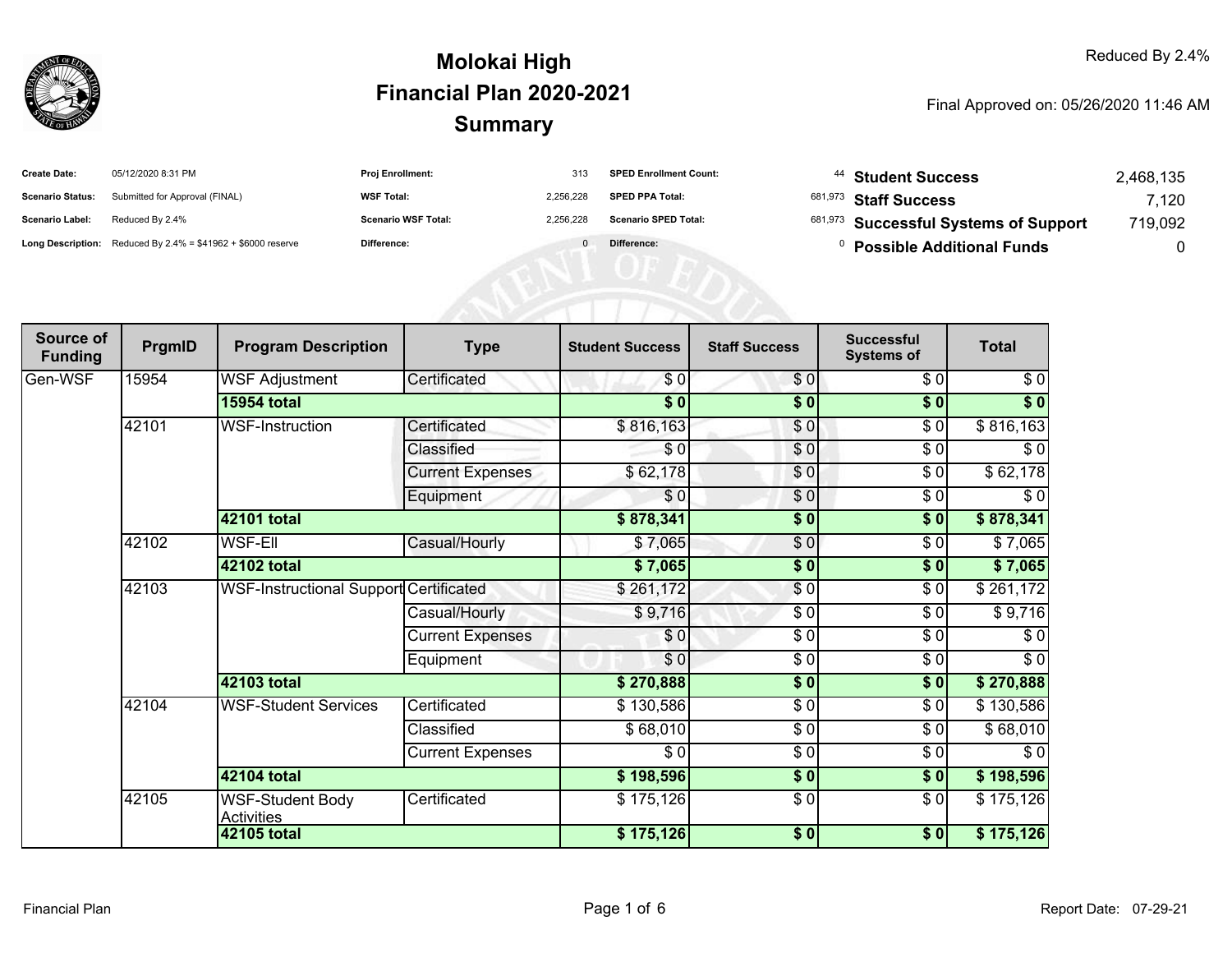

| Source of<br><b>Funding</b> | PrgmID   | <b>Program Description</b>                       | <b>Type</b>             | <b>Student Success</b> | <b>Staff Success</b> | <b>Successful</b><br><b>Systems of</b> | <b>Total</b>     |
|-----------------------------|----------|--------------------------------------------------|-------------------------|------------------------|----------------------|----------------------------------------|------------------|
| Gen-WSF                     | 42106    | <b>WSF-Enabling Activities I</b>                 | <b>Current Expenses</b> | $\overline{\$0}$       | $\overline{\$0}$     | $\overline{30}$                        | $\sqrt{6}$       |
|                             |          | <b>42106 total</b>                               |                         | $\overline{\$0}$       | $\overline{\$0}$     | $\overline{\$0}$                       | $\overline{\$0}$ |
|                             | 42108    | <b>WSF-Enabling Activities III Casual/Hourly</b> |                         | $\overline{\$0}$       | \$7,120              | $\overline{30}$                        | \$7,120          |
|                             |          | 42108 total                                      |                         | $\overline{\$0}$       | \$7,120              | $\overline{\bullet}$ 0                 | \$7,120          |
|                             | 42112    | <b>WSF-School</b>                                | Certificated            | $\overline{\$0}$       | $\sqrt{50}$          | \$308,511                              | \$308,511        |
|                             |          | Administration                                   | Classified              | \$0                    | $\frac{6}{6}$        | \$143,919                              | \$143,919        |
|                             |          |                                                  | Casual/Hourly           | $\sqrt{6}$             | \$0                  | \$9,716                                | \$9,716          |
|                             |          |                                                  | <b>Current Expenses</b> | \$0                    | \$0                  | \$20,000                               | \$20,000         |
|                             |          |                                                  | Equipment               | \$0                    | \$0                  | \$4,000                                | \$4,000          |
|                             |          | 42112 total                                      |                         | $\overline{\$0}$       | $\overline{\$0}$     | \$486,146                              | \$486,146        |
|                             | 42113    | <b>WSF-School Facility</b>                       | Classified              | \$0                    | \$0                  | \$219,916                              | \$219,916        |
|                             |          | <b>Services</b>                                  | Casual/Hourly           | $\overline{\$0}$       | \$0                  | $\sqrt{$3,030}$                        | \$3,030          |
|                             |          |                                                  | <b>Current Expenses</b> | $\sqrt{6}$             | \$0                  | \$10,000                               | \$10,000         |
|                             |          | 42113 total                                      |                         | $\overline{\$0}$       | $\overline{\$0}$     | \$232,946                              | \$232,946        |
|                             | Gen-WSF  |                                                  | \$1,530,016             | \$7,120                | \$719,092            | \$2,256,228                            |                  |
| Gen-SPED                    | 17101    | SPED Ppa - Instruction                           | Certificated            | \$522,344              | $\sqrt{6}$           | \$0                                    | \$522,344        |
|                             |          |                                                  | Classified              | \$180,779              | $\overline{S}0$      | $\overline{\$0}$                       | \$180,779        |
|                             |          |                                                  | <b>Current Expenses</b> | $-$21,150$             | $\sqrt{6}$           | $\overline{\$0}$                       | $-$21,150$       |
|                             |          | <b>17101 total</b>                               |                         | \$681,973              | $\overline{\$0}$     | $\overline{\bullet}$ 0                 | \$681,973        |
|                             | 17131    | Special Education in                             | Certificated            | \$0                    | $\sqrt{6}$           | $\overline{\$0}$                       | $\overline{\$0}$ |
|                             |          | <b>Regular Schools</b>                           | Classified              | $\overline{S}0$        | $\overline{S}0$      | $\overline{30}$                        | $\overline{\$0}$ |
|                             |          | <b>17131 total</b>                               |                         | $\overline{\bullet}$   | $\overline{\$0}$     | $\overline{\$0}$                       | $\overline{\$0}$ |
|                             | Gen-SPED |                                                  |                         | \$681,973              | $\overline{\$0}$     | $\overline{\$0}$                       | \$681,973        |
| Gen-Categ                   | 15849    | Gen Fund Voc & Applied<br>Technology             | Certificated            | \$65,293               | $\sqrt{50}$          | $\overline{\$0}$                       | \$65,293         |
|                             |          |                                                  | Casual/Hourly           | $\overline{\$0}$       | $\overline{50}$      | $\overline{S}0$                        | $\sqrt{6}$       |
|                             |          |                                                  | <b>Current Expenses</b> | $\overline{\$0}$       | $\overline{50}$      | $\overline{\$0}$                       | $\sqrt{6}$       |
|                             |          |                                                  | Equipment               | $\overline{\$0}$       | $\overline{60}$      | $\overline{\$0}$                       | $\overline{\$0}$ |
|                             |          | <b>15849 total</b>                               |                         | \$65,293               | $\overline{\$0}$     | $\overline{\$0}$                       | \$65,293         |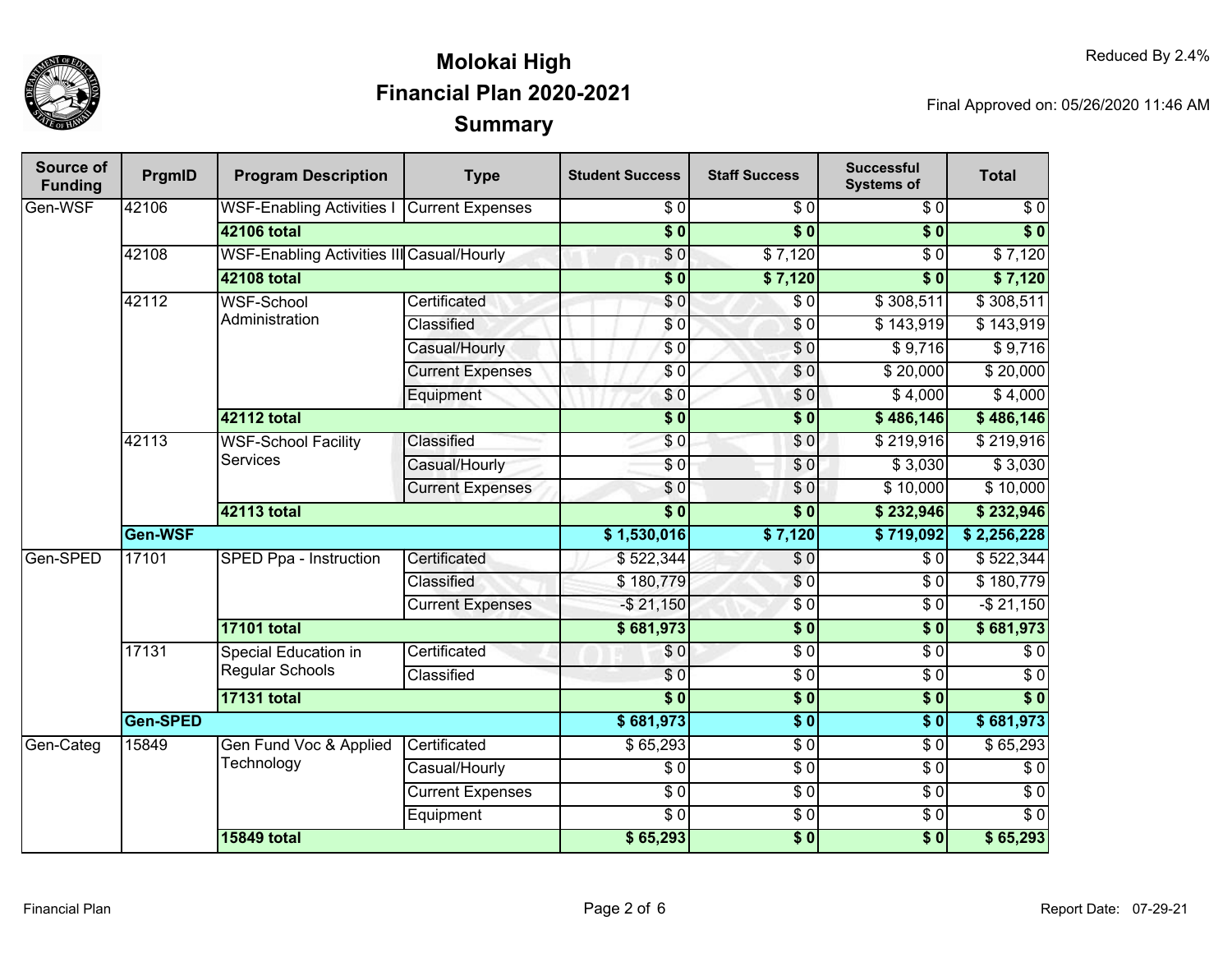

| Source of<br><b>Funding</b> | PrgmID                            | <b>Program Description</b>                      | <b>Type</b>             | <b>Student Success</b> | <b>Staff Success</b>                                        | <b>Successful</b><br><b>Systems of</b>                        | <b>Total</b>     |
|-----------------------------|-----------------------------------|-------------------------------------------------|-------------------------|------------------------|-------------------------------------------------------------|---------------------------------------------------------------|------------------|
| Gen-Categ                   | 16732                             | Hawaiian Immersion                              | Certificated            | \$65,293               | \$0                                                         | \$0                                                           | \$65,293         |
|                             |                                   | Program                                         | <b>Current Expenses</b> | $\overline{50}$        | $\overline{\$0}$                                            | $\sqrt{6}$                                                    | $\overline{60}$  |
|                             |                                   | <b>16732 total</b>                              |                         | \$65,293               | $\overline{\$0}$                                            | $\overline{\$0}$                                              | \$65,293         |
|                             | 16807                             | <b>Hawaiian Studies</b>                         | Casual/Hourly           | \$0                    | $\overline{S}0$                                             | $\overline{\$0}$                                              | $\overline{\$0}$ |
|                             |                                   |                                                 | <b>Current Expenses</b> | $\overline{\$0}$       | $\overline{\$0}$                                            | $\overline{\$0}$                                              | $\sqrt{6}$       |
|                             |                                   |                                                 | Equipment               | \$0                    | $\sqrt{6}$                                                  | $\sqrt{6}$                                                    | $\sqrt{6}$       |
|                             |                                   | <b>16807 total</b>                              |                         | $\overline{\$0}$       | $\overline{\$0}$                                            | $\overline{\$}0$                                              | $\overline{\$0}$ |
|                             | 16817                             | <b>Early College</b>                            | <b>Current Expenses</b> | \$0                    | \$0                                                         | $\overline{\$0}$                                              | $\overline{60}$  |
|                             |                                   | <b>16817 total</b>                              |                         | $\overline{\$0}$       | $\overline{\$0}$                                            | $\overline{\$0}$                                              | $\overline{\$0}$ |
|                             | 17229                             | Voc Rehab - Work Study<br><b>Contract W/DHS</b> | <b>Current Expenses</b> | \$0                    | \$0                                                         | $\overline{\$0}$                                              | $\overline{\$0}$ |
|                             |                                   | <b>17229 total</b>                              |                         | $\overline{\$0}$       | $\overline{\$0}$                                            | $\overline{\$0}$                                              | $\overline{\$0}$ |
|                             | 18864                             | <b>Alternative Programs</b>                     | Certificated            | \$65,293               | $\overline{\$0}$                                            | $\overline{\$0}$                                              | \$65,293         |
|                             |                                   |                                                 | <b>Current Expenses</b> | \$0                    | $\overline{\$0}$                                            | $\overline{\$0}$                                              | $\overline{\$0}$ |
|                             |                                   |                                                 | Equipment               | \$0                    | \$0                                                         | $\overline{\$0}$                                              | $\overline{\$0}$ |
|                             |                                   | <b>18864 total</b>                              |                         | \$65,293               | $\overline{\$0}$                                            | $\overline{\textbf{50}}$                                      | \$65,293         |
|                             | 27000                             | Athletics-Transportation                        | <b>Current Expenses</b> | \$0                    | $\overline{\$0}$                                            | $\overline{\$0}$                                              | $\overline{\$0}$ |
|                             |                                   | <b>27000 total</b>                              |                         | $\overline{\$0}$       | $\overline{\$0}$                                            | $\overline{\$}0$                                              | $\overline{\$0}$ |
|                             | 27100                             | Athletics-Salary                                | Casual/Hourly           | $\overline{\$0}$       | $\overline{\$0}$                                            | $\overline{\$0}$                                              | $\overline{\$0}$ |
|                             |                                   |                                                 | <b>Current Expenses</b> | \$0                    | $\overline{\$0}$                                            | $\overline{\$0}$                                              | $\overline{\$0}$ |
|                             |                                   | <b>27100 total</b>                              |                         | $\overline{\$0}$       | $\overline{\$0}$                                            | $\overline{\$0}$                                              | $\overline{\$0}$ |
|                             | 27400                             | Athletics-Supplies & Equip Current Expenses     |                         | $\overline{\$0}$       | $\overline{\$0}$                                            | $\overline{\$0}$                                              | $\overline{\$0}$ |
|                             |                                   | <b>27400 total</b>                              |                         | $\overline{\$0}$       | $\overline{\$0}$                                            | $\overline{\$0}$                                              | $\overline{\$0}$ |
|                             | 27480<br><b>Athletic Trainers</b> | Classified                                      | \$60,267                | $\overline{\$0}$       | $\overline{\$0}$                                            | \$60,267                                                      |                  |
|                             |                                   |                                                 | <b>Current Expenses</b> | $\overline{\$0}$       | $\overline{\$0}$                                            | $\overline{\$0}$                                              | $\overline{\$0}$ |
|                             |                                   | <b>27480 total</b>                              |                         | \$60,267               | $\overline{\$0}$                                            | $\overline{\$0}$                                              | \$60,267         |
|                             | 27900                             | Athletics-Transportation<br>Maui                | <b>Current Expenses</b> | $\overline{\$0}$       | $\overline{\$0}$                                            | $\overline{\$0}$                                              | $\overline{\$0}$ |
|                             |                                   | <b>27900 total</b>                              |                         | $\overline{\$0}$       | \$0                                                         | \$0                                                           | \$0              |
|                             | <b>Gen-Categ</b>                  |                                                 |                         | \$256,146              | $\overline{\boldsymbol{\mathsf{S}}\boldsymbol{\mathsf{0}}}$ | $\overline{\boldsymbol{\mathsf{S}}\ \boldsymbol{\mathsf{0}}}$ | \$256,146        |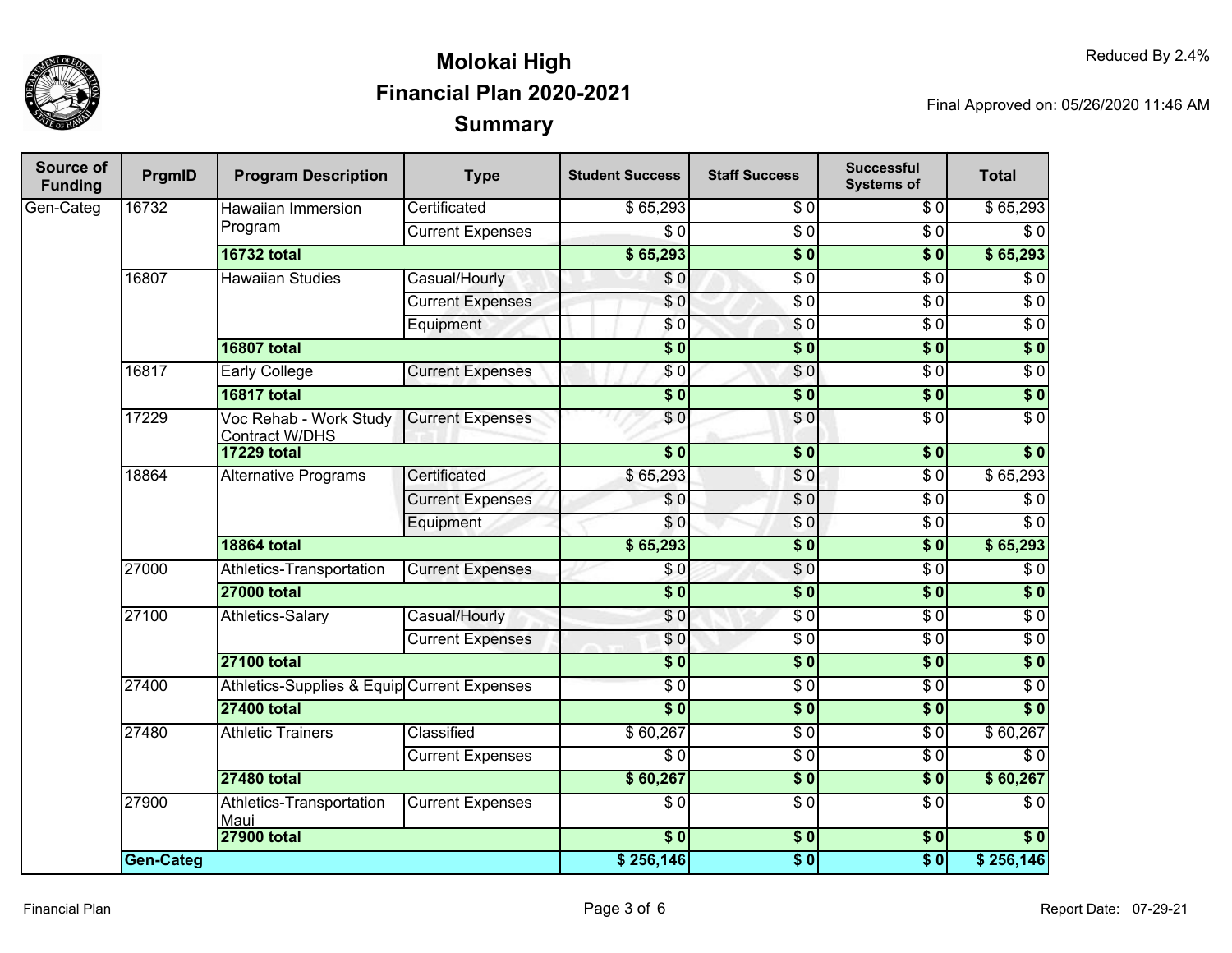

| Source of<br><b>Funding</b> | PrgmID          | <b>Program Description</b>               | <b>Type</b>             | <b>Student Success</b> | <b>Staff Success</b> | <b>Successful</b><br><b>Systems of</b> | <b>Total</b>     |
|-----------------------------|-----------------|------------------------------------------|-------------------------|------------------------|----------------------|----------------------------------------|------------------|
| Federal                     | 18050           | Essa 21st CCLC - Sy                      | Casual/Hourly           | \$0                    | $\overline{\$0}$     | $\overline{\$0}$                       | $\overline{\$0}$ |
|                             |                 | 2017-2018 and Prior                      | <b>Current Expenses</b> | $\overline{50}$        | $\overline{50}$      | $\overline{\$0}$                       | $\overline{\$0}$ |
|                             |                 | <b>18050 total</b>                       |                         | $\overline{\$0}$       | $\overline{\$0}$     | $\overline{\$0}$                       | $\overline{\$0}$ |
|                             | 18902           | <b>ESEA Title I-Schools</b>              | Casual/Hourly           | $\overline{\$0}$       | $\overline{S}0$      | $\overline{\$0}$                       | $\overline{S}0$  |
|                             |                 |                                          | <b>Current Expenses</b> | \$0                    | $\overline{50}$      | $\overline{\$0}$                       | $\overline{60}$  |
|                             |                 |                                          | Equipment               | \$0                    | $\overline{S}0$      | $\overline{30}$                        | $\overline{60}$  |
|                             |                 | <b>18902 total</b>                       |                         | $\overline{\$0}$       | $\overline{\$0}$     | $\overline{\$0}$                       | $\overline{\$0}$ |
|                             | 18935           | <b>ESEA Title I-Parent</b><br>Engagement | <b>Current Expenses</b> | \$0                    | $\overline{\$0}$     | $\overline{30}$                        | $\overline{\$0}$ |
|                             |                 | <b>18935 total</b>                       |                         | s <sub>0</sub>         | $\overline{\$0}$     | $\overline{\textbf{50}}$               | $\overline{\$0}$ |
|                             | 20657           | Essa Title IIa Targeted<br>Prof Dev      | <b>Current Expenses</b> | \$0                    | \$0                  | $\overline{\$0}$                       | $\overline{\$0}$ |
|                             |                 | <b>20657 total</b>                       |                         | $\overline{\$0}$       | $\overline{\$0}$     | $\overline{\$0}$                       | $\overline{\$0}$ |
|                             | 20697           | Essa Title IIa Prof Dev                  | <b>Current Expenses</b> | \$0                    | \$0                  | $\overline{\$0}$                       | $\overline{\$0}$ |
|                             |                 | <b>20697 total</b>                       |                         | $\overline{\$0}$       | $\overline{\$0}$     | $\overline{\$0}$                       | $\overline{\$0}$ |
|                             | 35913           | <b>Sch Prgm Food Services</b>            | Classified              | \$0                    | \$0                  | $\overline{\$0}$                       | $\overline{60}$  |
|                             |                 |                                          | Casual/Hourly           | $\overline{30}$        | $\overline{60}$      | $\sqrt{6}$                             | $\sqrt{6}$       |
|                             |                 | 35913 total                              |                         | $\overline{\$0}$       | $\overline{\$0}$     | $\overline{\$0}$                       | \$0              |
|                             | Federal         |                                          |                         | $\overline{\$0}$       | $\overline{\$}0$     | $\overline{\$0}$                       | $\overline{\$0}$ |
| Gen-Cent                    | 25760           | <b>Title IX Training</b>                 | <b>Current Expenses</b> | \$0                    | $\sqrt{6}$           | $\overline{\$0}$                       | $\overline{\$0}$ |
|                             |                 | <b>25760 total</b>                       |                         | $\sqrt{6}$             | $\sqrt{6}$           | $\overline{\$0}$                       | $\overline{\$0}$ |
|                             | 35163           | <b>Food Services-General</b>             | Classified              | $\overline{\$0}$       | $\overline{S}0$      | $\overline{\$0}$                       | $\sqrt{6}$       |
|                             | Fund            |                                          | Casual/Hourly           | $\overline{\$0}$       | $\overline{S}0$      | $\overline{\$0}$                       | $\sqrt{6}$       |
|                             |                 | 35163 total                              |                         | $\overline{\$0}$       | $\overline{\$0}$     | $\overline{\$0}$                       | $\overline{\$0}$ |
|                             | 37721           | <b>Athletic Travel</b>                   | <b>Current Expenses</b> | $\sqrt{6}$             | $\sqrt{6}$           | $\sqrt{6}$                             | $\sqrt{6}$       |
|                             |                 | 37721 total                              |                         | $\overline{\$0}$       | \$0                  | $\overline{\$0}$                       | \$0              |
|                             | <b>Gen-Cent</b> |                                          |                         |                        | $\overline{\$}0$     | $\overline{\$0}$                       | $\overline{\$0}$ |
| Special                     | 15109           | Reimb for Lost Curricular                | <b>Current Expenses</b> | $\overline{\$0}$       | $\overline{50}$      | $\overline{\$0}$                       | $\sqrt{6}$       |
|                             |                 | <b>Materials</b>                         | Equipment               | $\sqrt{6}$             | $\overline{S}0$      | $\overline{\$0}$                       | $\sqrt{6}$       |
|                             |                 | <b>15109 total</b>                       |                         | $\overline{\$0}$       | $\overline{\$0}$     | $\overline{\$0}$                       | $\overline{\$0}$ |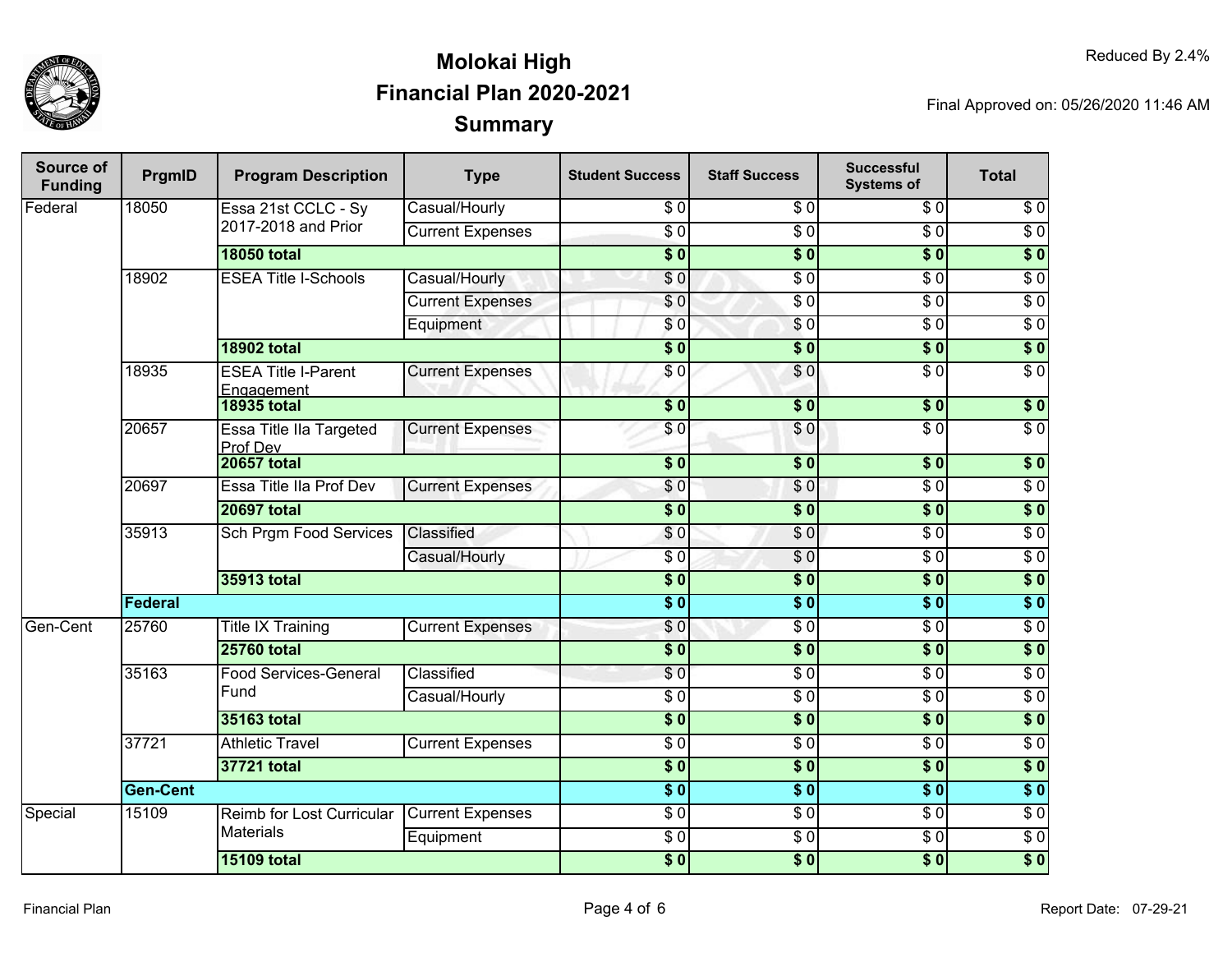

| Source of<br><b>Funding</b> | PrgmID            | <b>Program Description</b>                    | <b>Type</b>             | <b>Student Success</b> | <b>Staff Success</b>     | <b>Successful</b><br><b>Systems of</b> | <b>Total</b>     |
|-----------------------------|-------------------|-----------------------------------------------|-------------------------|------------------------|--------------------------|----------------------------------------|------------------|
| Special                     | 15754             | Voc Ed-Program                                | Casual/Hourly           | \$0                    | $\overline{\$0}$         | $\overline{30}$                        | $\sqrt{6}$       |
|                             |                   | Improvement FY19                              | <b>Current Expenses</b> | $\overline{\$0}$       | $\overline{30}$          | $\overline{\$0}$                       | $\overline{50}$  |
|                             |                   |                                               | Equipment               | $\overline{60}$        | $\overline{\$0}$         | $\overline{\$0}$                       | $\overline{30}$  |
|                             |                   | <b>15754 total</b>                            |                         | $\overline{\$0}$       | $\overline{\$0}$         | $\overline{\$0}$                       | $\overline{\$0}$ |
|                             | 35304             | <b>Food Services-Special</b><br>Fund          | <b>Current Expenses</b> | $\sqrt{6}$             | $\overline{S}0$          | $\overline{\$0}$                       | $\overline{\$0}$ |
|                             |                   | <b>35304 total</b>                            |                         | $\overline{\$}0$       | $\overline{\$0}$         | $\overline{\$0}$                       | $\sqrt{6}$       |
|                             | <b>Special</b>    |                                               |                         | $\overline{\$0}$       | $\overline{\textbf{50}}$ | $\overline{\$0}$                       | $\sqrt{6}$       |
| <b>Trust</b>                | 16105             | Donations - School                            | <b>Current Expenses</b> | \$0                    | $\sqrt{6}$               | $\overline{\$0}$                       | $\overline{\$0}$ |
|                             |                   | <b>16105 total</b>                            |                         | $\overline{\$0}$       | $\overline{\$0}$         | $\sqrt{6}$                             | $\overline{\$0}$ |
|                             | 17826             | Kuamahi Community<br>Education                | Casual/Hourly           | $\overline{\$0}$       | $\overline{\$0}$         | $\overline{\$0}$                       | $\overline{30}$  |
|                             |                   |                                               | <b>Current Expenses</b> | $\overline{\$0}$       | \$0                      | $\overline{\$0}$                       | $\overline{\$0}$ |
|                             |                   | <b>17826 total</b>                            |                         | $\overline{\$0}$       | $\overline{\$0}$         | $\overline{\$0}$                       | $\overline{\$0}$ |
|                             | 17940             | Hcf - Gear Up College<br>Tour                 | <b>Current Expenses</b> | \$0                    | $\overline{\$0}$         | $\overline{\$0}$                       | $\overline{\$0}$ |
|                             |                   |                                               | Equipment               | \$0                    | \$0                      | \$0                                    | $\overline{\$0}$ |
|                             |                   | <b>17940 total</b>                            |                         | $\overline{\$0}$       | $\overline{\$0}$         | $\overline{\$0}$                       | $\overline{\$0}$ |
|                             | 21500             | Olelo-Ed Prog Pub                             | <b>Current Expenses</b> | $\overline{\$0}$       | \$0                      | $\overline{\$0}$                       | $\overline{\$0}$ |
|                             |                   |                                               | <b>Access Tv</b>        | Equipment              | \$0                      | $\overline{\$0}$                       | $\overline{\$0}$ |
|                             |                   | <b>21500 total</b>                            |                         | \$0                    | \$0                      | $\overline{\$}0$                       | \$0              |
|                             | 27200             | <b>Athletics</b>                              | <b>Current Expenses</b> | \$0                    | $\overline{\$0}$         | $\overline{\$0}$                       | $\overline{\$0}$ |
|                             |                   | <b>27200 total</b>                            |                         | $\overline{\$0}$       | $\overline{\$0}$         | $\overline{\$0}$                       | $\sqrt{6}$       |
|                             | <b>Trust</b>      |                                               |                         | $\overline{\$0}$       | $\overline{\$0}$         | $\overline{\$0}$                       | $\overline{\$0}$ |
| <b>Inter Xfer</b>           | 16355             | <b>Driver and Traffic Safety</b><br>Education | <b>Current Expenses</b> | $\overline{30}$        | $\overline{\$0}$         | $\overline{\$0}$                       | $\overline{30}$  |
|                             |                   | <b>16355 total</b>                            |                         | $\overline{\$0}$       | $\overline{\$0}$         | $\overline{\$0}$                       | $\sqrt{6}$       |
|                             | <b>Inter Xfer</b> |                                               |                         | $\overline{\$0}$       | $\overline{\$0}$         | $\overline{\$0}$                       | $\overline{\$0}$ |
| <b>Grand Total</b>          |                   |                                               |                         | \$2,468,135            | \$7,120                  | \$719,092                              | \$3,194,347      |